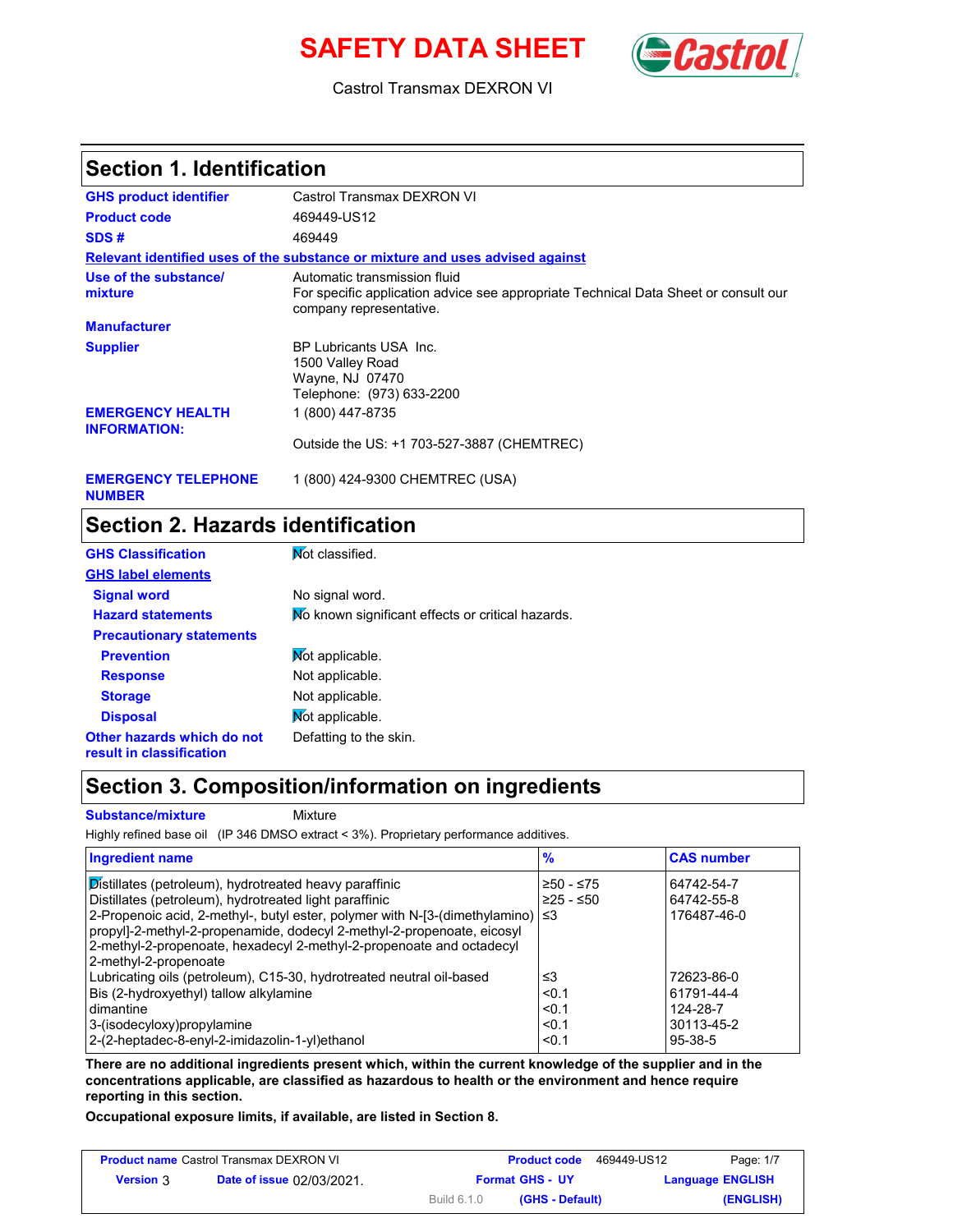## **Section 4. First aid measures**

| <b>Description of necessary first aid measures</b> |                                                                                                                                                                                                                                                            |
|----------------------------------------------------|------------------------------------------------------------------------------------------------------------------------------------------------------------------------------------------------------------------------------------------------------------|
| Eye contact                                        | In case of contact, immediately flush eyes with plenty of water for at least 15 minutes.<br>Eyelids should be held away from the eyeball to ensure thorough rinsing. Check for<br>and remove any contact lenses. Get medical attention.                    |
| <b>Skin contact</b>                                | Wash skin thoroughly with soap and water or use recognized skin cleanser.<br>Remove contaminated clothing and shoes. Wash clothing before reuse. Clean<br>shoes thoroughly before reuse. Get medical attention if symptoms occur.                          |
| <b>Inhalation</b>                                  | <b>If</b> inhaled, remove to fresh air. In case of inhalation of decomposition products in a<br>fire, symptoms may be delayed. The exposed person may need to be kept under<br>medical surveillance for 48 hours. Get medical attention if symptoms occur. |
| <b>Ingestion</b>                                   | Do not induce vomiting unless directed to do so by medical personnel. Get medical<br>attention if symptoms occur.                                                                                                                                          |
| <b>Protection of first-aiders</b>                  | No action shall be taken involving any personal risk or without suitable training.                                                                                                                                                                         |
| Most important symptoms/effects, acute and delayed |                                                                                                                                                                                                                                                            |
|                                                    | See Section 11 for more detailed information on health effects and symptoms.                                                                                                                                                                               |
|                                                    | Indication of immediate medical attention and special treatment needed, if necessary                                                                                                                                                                       |
| <b>Specific treatments</b>                         | No specific treatment.                                                                                                                                                                                                                                     |
|                                                    |                                                                                                                                                                                                                                                            |

**Notes to physician** Treatment should in general be symptomatic and directed to relieving any effects. In case of inhalation of decomposition products in a fire, symptoms may be delayed. The exposed person may need to be kept under medical surveillance for 48 hours.

## **Section 5. Fire-fighting measures**

| <b>Extinguishing media</b>                               |                                                                                                                                                                                                   |
|----------------------------------------------------------|---------------------------------------------------------------------------------------------------------------------------------------------------------------------------------------------------|
| <b>Suitable</b>                                          | In case of fire, use foam, dry chemical or carbon dioxide extinguisher or spray.                                                                                                                  |
| <b>Not suitable</b>                                      | Do not use water jet.                                                                                                                                                                             |
| <b>Specific hazards arising</b><br>from the chemical     | In a fire or if heated, a pressure increase will occur and the container may burst.                                                                                                               |
| <b>Hazardous thermal</b><br>decomposition products       | Combustion products may include the following:<br>carbon oxides (CO, CO <sub>2</sub> ) (carbon monoxide, carbon dioxide)<br>nitrogen oxides (NO, $NO2$ etc.)                                      |
| <b>Special precautions for fire-</b><br>fighters         | No action shall be taken involving any personal risk or without suitable training.<br>Promptly isolate the scene by removing all persons from the vicinity of the incident if<br>there is a fire. |
| <b>Special protective</b><br>equipment for fire-fighters | Fire-fighters should wear positive pressure self-contained breathing apparatus<br>(SCBA) and full turnout gear.                                                                                   |

# **Section 6. Accidental release measures**

|                                                       | <b>Personal precautions, protective equipment and emergency procedures</b>                                                                                                                                                                                                                                                                                                                         |
|-------------------------------------------------------|----------------------------------------------------------------------------------------------------------------------------------------------------------------------------------------------------------------------------------------------------------------------------------------------------------------------------------------------------------------------------------------------------|
| For non-emergency<br>personnel                        | No action shall be taken involving any personal risk or without suitable training.<br>Evacuate surrounding areas. Keep unnecessary and unprotected personnel from<br>entering. Do not touch or walk through spilled material. Put on appropriate personal<br>protective equipment. Floors may be slippery; use care to avoid falling.                                                              |
| For emergency responders                              | Fspecialized clothing is required to deal with the spillage, take note of any<br>information in Section 8 on suitable and unsuitable materials. See also the<br>information in "For non-emergency personnel".                                                                                                                                                                                      |
| <b>Environmental precautions</b>                      | Avoid dispersal of spilled material and runoff and contact with soil, waterways,<br>drains and sewers. Inform the relevant authorities if the product has caused<br>environmental pollution (sewers, waterways, soil or air).                                                                                                                                                                      |
| Methods and materials for containment and cleaning up |                                                                                                                                                                                                                                                                                                                                                                                                    |
| <b>Small spill</b>                                    | Stop leak if without risk. Move containers from spill area. Absorb with an inert<br>material and place in an appropriate waste disposal container. Dispose of via a<br>licensed waste disposal contractor.                                                                                                                                                                                         |
| Large spill                                           | Stop leak if without risk. Move containers from spill area. Prevent entry into sewers,<br>water courses, basements or confined areas. Contain and collect spillage with non-<br>combustible, absorbent material e.g. sand, earth, vermiculite or diatomaceous earth<br>and place in container for disposal according to local regulations. Dispose of via a<br>licensed waste disposal contractor. |

| <b>Product name Castrol Transmax DEXRON VI</b> |                                  |                        | <b>Product code</b> | 469449-US12 | Page: 2/7               |
|------------------------------------------------|----------------------------------|------------------------|---------------------|-------------|-------------------------|
| <b>Version 3</b>                               | <b>Date of issue 02/03/2021.</b> | <b>Format GHS - UY</b> |                     |             | <b>Language ENGLISH</b> |
|                                                |                                  | Build 6.1.0            | (GHS - Default)     |             | (ENGLISH)               |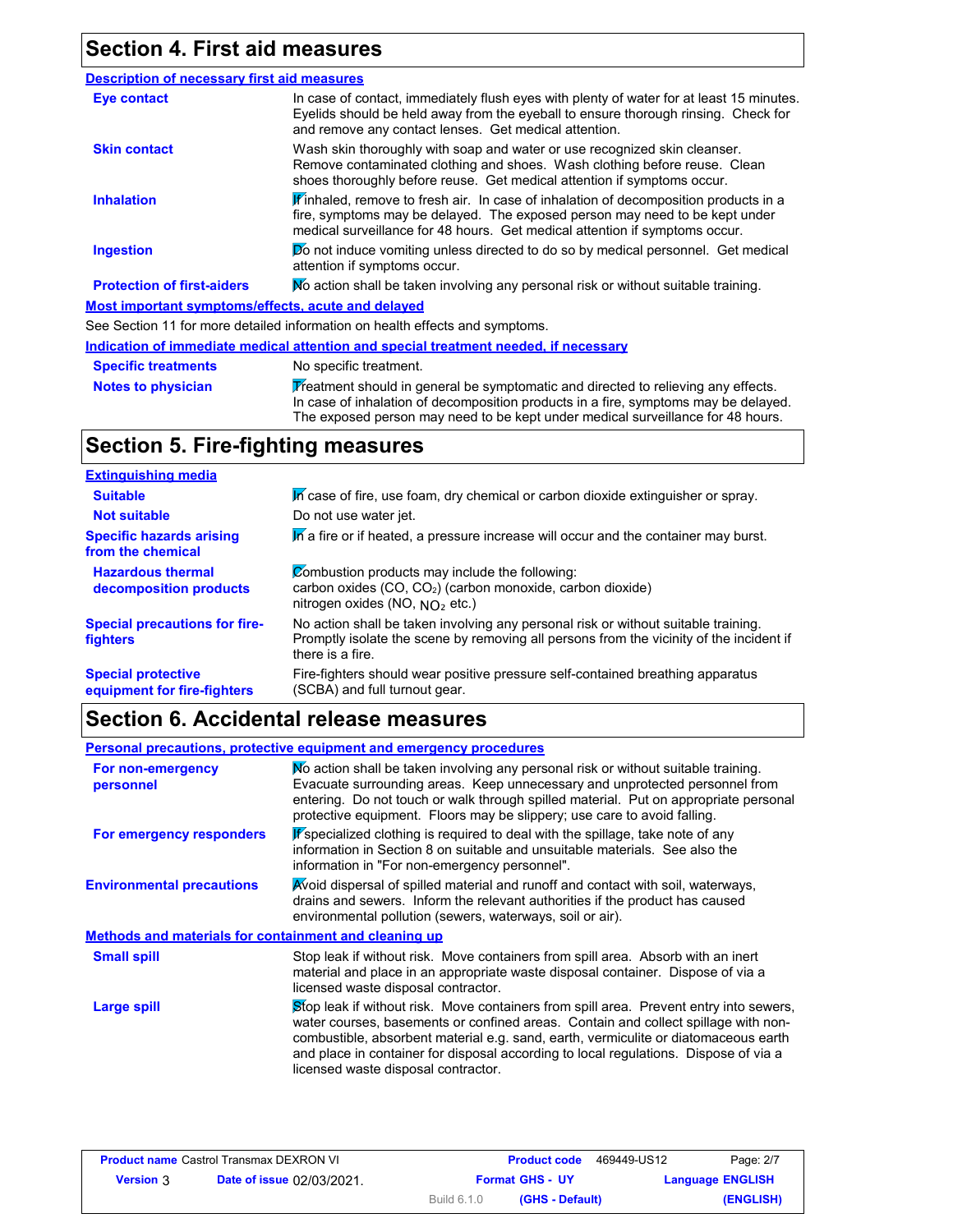## **Section 7. Handling and storage**

| <b>Precautions for safe handling</b>             |                                                                                                                                                                                                                                                                                                                                                                                                                                                                                                                                                                                               |  |
|--------------------------------------------------|-----------------------------------------------------------------------------------------------------------------------------------------------------------------------------------------------------------------------------------------------------------------------------------------------------------------------------------------------------------------------------------------------------------------------------------------------------------------------------------------------------------------------------------------------------------------------------------------------|--|
| <b>Protective measures</b>                       | <b>Put on appropriate personal protective equipment (see Section 8).</b>                                                                                                                                                                                                                                                                                                                                                                                                                                                                                                                      |  |
| <b>Advice on general</b><br>occupational hygiene | Eating, drinking and smoking should be prohibited in areas where this material is<br>handled, stored and processed. Wash thoroughly after handling. Remove<br>contaminated clothing and protective equipment before entering eating areas. See<br>also Section 8 for additional information on hygiene measures.                                                                                                                                                                                                                                                                              |  |
| <b>Conditions for safe storage</b>               | Store in accordance with local regulations. Store in original container protected from<br>direct sunlight in a dry, cool and well-ventilated area, away from incompatible<br>materials (see Section 10) and food and drink. Keep container tightly closed and<br>sealed until ready for use. Store and use only in equipment/containers designed for<br>use with this product. Containers that have been opened must be carefully resealed<br>and kept upright to prevent leakage. Do not store in unlabeled containers. Use<br>appropriate containment to avoid environmental contamination. |  |
| <b>Not suitable</b>                              | Prolonged exposure to elevated temperature                                                                                                                                                                                                                                                                                                                                                                                                                                                                                                                                                    |  |

# **Section 8. Exposure controls/personal protection**

#### **Control parameters**

**Occupational exposure limits**

| <b>Ingredient name</b>                                               | <b>Exposure limits</b>                                                                                     |
|----------------------------------------------------------------------|------------------------------------------------------------------------------------------------------------|
| Distillates (petroleum), hydrotreated heavy paraffinic               | ACGIH TLV (United States, 3/2020).<br>TWA: 5 mg/m <sup>3</sup> 8 hours. Form: Inhalable<br>fraction        |
| Distillates (petroleum), hydrotreated light paraffinic               | <b>ACGIH TLV (United States, 3/2020).</b><br>TWA: 5 mg/m <sup>3</sup> 8 hours. Form: Inhalable<br>fraction |
| Lubricating oils (petroleum), C15-30, hydrotreated neutral oil-based | ACGIH TLV (United States, 3/2020).<br>TWA: 5 mg/m <sup>3</sup> 8 hours. Form: Inhalable<br>fraction        |

While specific OELs for certain components may be shown in this section, other components may be present in any mist, vapor or dust produced. Therefore, the specific OELs may not be applicable to the product as a whole and are provided for guidance only.

| <b>Recommended monitoring</b><br>procedures | If this product contains ingredients with exposure limits, personal, workplace<br>atmosphere or biological monitoring may be required to determine the effectiveness<br>of the ventilation or other control measures and/or the necessity to use respiratory<br>protective equipment. Reference should be made to appropriate monitoring<br>standards. Reference to national guidance documents for methods for the<br>determination of hazardous substances will also be required.                                                                                                                                                                                                                                                                                                                                                                                                                                                                                                                           |
|---------------------------------------------|---------------------------------------------------------------------------------------------------------------------------------------------------------------------------------------------------------------------------------------------------------------------------------------------------------------------------------------------------------------------------------------------------------------------------------------------------------------------------------------------------------------------------------------------------------------------------------------------------------------------------------------------------------------------------------------------------------------------------------------------------------------------------------------------------------------------------------------------------------------------------------------------------------------------------------------------------------------------------------------------------------------|
| <b>Appropriate engineering</b><br>controls  | Provide exhaust ventilation or other engineering controls to keep the relevant<br>airborne concentrations below their respective occupational exposure limits.<br>All activities involving chemicals should be assessed for their risks to health, to<br>ensure exposures are adequately controlled. Personal protective equipment should<br>only be considered after other forms of control measures (e.g. engineering controls)<br>have been suitably evaluated. Personal protective equipment should conform to<br>appropriate standards, be suitable for use, be kept in good condition and properly<br>maintained.<br>Your supplier of personal protective equipment should be consulted for advice on<br>selection and appropriate standards. For further information contact your national<br>organisation for standards.<br>The final choice of protective equipment will depend upon a risk assessment. It is<br>important to ensure that all items of personal protective equipment are compatible. |
| <b>Environmental exposure</b><br>controls   | Emissions from ventilation or work process equipment should be checked to ensure<br>they comply with the requirements of environmental protection legislation. In some<br>cases, fume scrubbers, filters or engineering modifications to the process equipment<br>will be necessary to reduce emissions to acceptable levels.                                                                                                                                                                                                                                                                                                                                                                                                                                                                                                                                                                                                                                                                                 |
| <b>Individual protection measures</b>       |                                                                                                                                                                                                                                                                                                                                                                                                                                                                                                                                                                                                                                                                                                                                                                                                                                                                                                                                                                                                               |
| <b>Hygiene measures</b>                     | Wash hands, forearms and face thoroughly after handling chemical products, before<br>eating, smoking and using the lavatory and at the end of the working period.<br>Appropriate techniques should be used to remove potentially contaminated clothing.<br>Wash contaminated clothing before reusing. Ensure that eyewash stations and<br>safety showers are close to the workstation location.                                                                                                                                                                                                                                                                                                                                                                                                                                                                                                                                                                                                               |
| <b>Eye protection</b>                       | Safety glasses with side shields.                                                                                                                                                                                                                                                                                                                                                                                                                                                                                                                                                                                                                                                                                                                                                                                                                                                                                                                                                                             |
| <b>Skin protection</b>                      |                                                                                                                                                                                                                                                                                                                                                                                                                                                                                                                                                                                                                                                                                                                                                                                                                                                                                                                                                                                                               |

| <b>Product name Castrol Transmax DEXRON VI</b> |                                  |                        | <b>Product code</b> | 469449-US12 | Page: 3/7               |
|------------------------------------------------|----------------------------------|------------------------|---------------------|-------------|-------------------------|
| <b>Version</b> 3                               | <b>Date of issue 02/03/2021.</b> | <b>Format GHS - UY</b> |                     |             | <b>Language ENGLISH</b> |
|                                                |                                  | Build 6.1.0            | (GHS - Default)     |             | (ENGLISH)               |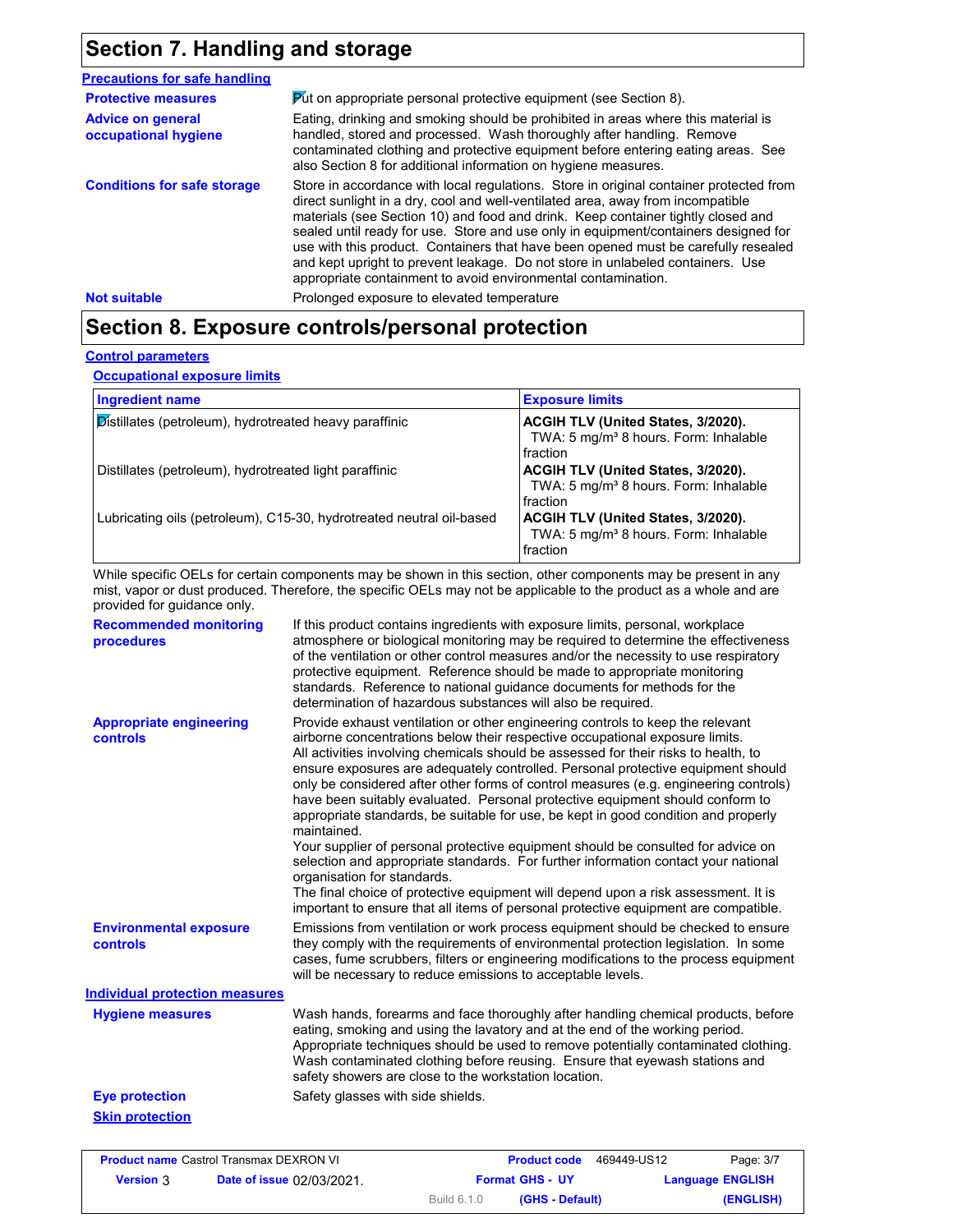# **Section 8. Exposure controls/personal protection**

| <b>Hand protection</b>        | Wear protective gloves if prolonged or repeated contact is likely. Wear chemical<br>resistant gloves. Recommended: Nitrile gloves. The correct choice of protective<br>gloves depends upon the chemicals being handled, the conditions of work and use,<br>and the condition of the gloves (even the best chemically resistant glove will break<br>down after repeated chemical exposures). Most gloves provide only a short time of<br>protection before they must be discarded and replaced. Because specific work<br>environments and material handling practices vary, safety procedures should be<br>developed for each intended application. Gloves should therefore be chosen in<br>consultation with the supplier/manufacturer and with a full assessment of the<br>working conditions. |
|-------------------------------|-------------------------------------------------------------------------------------------------------------------------------------------------------------------------------------------------------------------------------------------------------------------------------------------------------------------------------------------------------------------------------------------------------------------------------------------------------------------------------------------------------------------------------------------------------------------------------------------------------------------------------------------------------------------------------------------------------------------------------------------------------------------------------------------------|
| <b>Skin protection</b>        | Use of protective clothing is good industrial practice.<br>Personal protective equipment for the body should be selected based on the task<br>being performed and the risks involved and should be approved by a specialist<br>before handling this product.<br>Cotton or polyester/cotton overalls will only provide protection against light<br>superficial contamination that will not soak through to the skin. Overalls should be<br>laundered on a regular basis. When the risk of skin exposure is high (e.g. when<br>cleaning up spillages or if there is a risk of splashing) then chemical resistant aprons<br>and/or impervious chemical suits and boots will be required.                                                                                                           |
| <b>Other skin protection</b>  | Appropriate footwear and any additional skin protection measures should be<br>selected based on the task being performed and the risks involved and should be<br>approved by a specialist before handling this product.                                                                                                                                                                                                                                                                                                                                                                                                                                                                                                                                                                         |
| <b>Respiratory protection</b> | In case of insufficient ventilation, wear suitable respiratory equipment.<br>The correct choice of respiratory protection depends upon the chemicals being<br>handled, the conditions of work and use, and the condition of the respiratory<br>equipment. Safety procedures should be developed for each intended application.<br>Respiratory protection equipment should therefore be chosen in consultation with<br>the supplier/manufacturer and with a full assessment of the working conditions.                                                                                                                                                                                                                                                                                           |

# **Section 9. Physical and chemical properties**

| <b>Appearance</b>                                      |                                                                                                                                        |
|--------------------------------------------------------|----------------------------------------------------------------------------------------------------------------------------------------|
| <b>Physical state</b>                                  | Liguid.                                                                                                                                |
| Color                                                  | Red.                                                                                                                                   |
| Odor                                                   | Not available.                                                                                                                         |
| <b>Odor threshold</b>                                  | Not available.                                                                                                                         |
| рH                                                     | Not applicable.                                                                                                                        |
| <b>Melting point</b>                                   | Not available.                                                                                                                         |
| <b>Boiling point</b>                                   | Not available.                                                                                                                         |
| <b>Drop Point</b>                                      | Not available.                                                                                                                         |
| <b>Pour point</b>                                      | -54 $^{\circ}$ C                                                                                                                       |
| <b>Flash point</b>                                     | Open cup: >177°C (>350.6°F) [Cleveland.]                                                                                               |
| <b>Evaporation rate</b>                                | Not available.                                                                                                                         |
| <b>Flammability (solid, gas)</b>                       | Not applicable. Based on - Physical state                                                                                              |
| <b>Lower and upper explosive</b><br>(flammable) limits | Not available.                                                                                                                         |
| <b>Vapor pressure</b>                                  | Not available.                                                                                                                         |
| <b>Vapor density</b>                                   | Not available.                                                                                                                         |
| <b>Relative density</b>                                | Not available.                                                                                                                         |
| <b>Density</b>                                         | $<$ 1000 kg/m <sup>3</sup> (<1 g/cm <sup>3</sup> ) at 15 <sup>°</sup> C                                                                |
| <b>Solubility</b>                                      | insoluble in water.                                                                                                                    |
| <b>Partition coefficient: n-</b><br>octanol/water      | Not available.                                                                                                                         |
| <b>Auto-ignition temperature</b>                       | Not available.                                                                                                                         |
| <b>Decomposition temperature</b>                       | Not available.                                                                                                                         |
| <b>Viscosity</b>                                       | Kinematic: 30.2 mm <sup>2</sup> /s (30.2 cSt) at 40°C<br>Kinematic: 5.7 to 6.3 mm <sup>2</sup> /s (5.7 to 6.3 cSt) at 100 $^{\circ}$ C |

|                  | <b>Product name Castrol Transmax DEXRON VI</b> | <b>Product code</b>            | 469449-US12<br>Page: 4/7 |
|------------------|------------------------------------------------|--------------------------------|--------------------------|
| <b>Version</b> 3 | <b>Date of issue 02/03/2021.</b>               | <b>Format GHS - UY</b>         | <b>Language ENGLISH</b>  |
|                  |                                                | (GHS - Default)<br>Build 6.1.0 | (ENGLISH)                |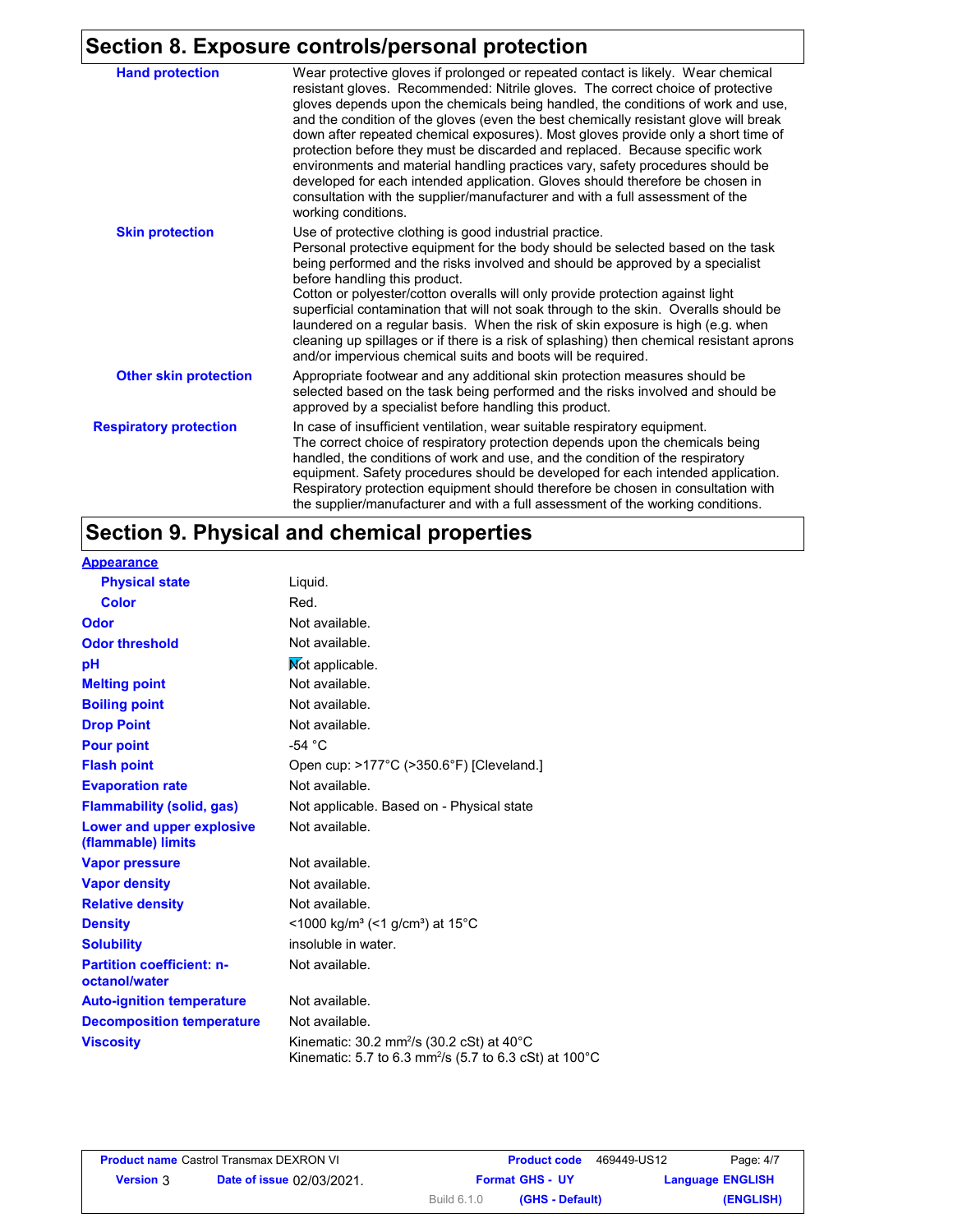# **Section 10. Stability and reactivity**

| No specific test data available for this product. Refer to Conditions to avoid and<br>Incompatible materials for additional information.                                |  |  |
|-------------------------------------------------------------------------------------------------------------------------------------------------------------------------|--|--|
| The product is stable.                                                                                                                                                  |  |  |
| Under normal conditions of storage and use, hazardous reactions will not occur.<br>Under normal conditions of storage and use, hazardous polymerization will not occur. |  |  |
| Avoid all possible sources of ignition (spark or flame).                                                                                                                |  |  |
| Reactive or incompatible with the following materials: oxidizing materials.                                                                                             |  |  |
| Under normal conditions of storage and use, hazardous decomposition products<br>should not be produced.                                                                 |  |  |
|                                                                                                                                                                         |  |  |

## **Section 11. Toxicological information**

### **Information on toxicological effects**

#### **Specific target organ toxicity (repeated exposure)**

| <b>Name</b>                                                                                                                    |                                                                                                                            | <b>Category</b> | <b>Route of</b><br>exposure                                                    | <b>Target organs</b>        |
|--------------------------------------------------------------------------------------------------------------------------------|----------------------------------------------------------------------------------------------------------------------------|-----------------|--------------------------------------------------------------------------------|-----------------------------|
| 2-(2-heptadec-8-enyl-2-imidazolin-1-yl)ethanol                                                                                 |                                                                                                                            | Category 2      | oral                                                                           | digestive system,<br>thymus |
| <b>Aspiration hazard</b><br><b>Name</b>                                                                                        |                                                                                                                            |                 | <b>Result</b>                                                                  |                             |
| Distillates (petroleum), hydrotreated light paraffinic<br>Lubricating oils (petroleum), C15-30, hydrotreated neutral oil-based |                                                                                                                            |                 | <b>ASPIRATION HAZARD - Category 1</b><br><b>ASPIRATION HAZARD - Category 1</b> |                             |
| <b>Information on the likely</b><br>routes of exposure                                                                         | Routes of entry anticipated: Dermal, Inhalation.                                                                           |                 |                                                                                |                             |
| <b>Potential acute health effects</b>                                                                                          |                                                                                                                            |                 |                                                                                |                             |
| Eye contact                                                                                                                    | No known significant effects or critical hazards.                                                                          |                 |                                                                                |                             |
| <b>Inhalation</b>                                                                                                              | Exposure to decomposition products may cause a health hazard. Serious effects<br>may be delayed following exposure.        |                 |                                                                                |                             |
| <b>Skin contact</b>                                                                                                            | Defatting to the skin. May cause skin dryness and irritation.                                                              |                 |                                                                                |                             |
| <b>Ingestion</b>                                                                                                               | No known significant effects or critical hazards.                                                                          |                 |                                                                                |                             |
| Symptoms related to the physical, chemical and toxicological characteristics                                                   |                                                                                                                            |                 |                                                                                |                             |
| <b>Eye contact</b>                                                                                                             | No specific data.                                                                                                          |                 |                                                                                |                             |
| <b>Inhalation</b>                                                                                                              | May be harmful by inhalation if exposure to vapor, mists or fumes resulting from<br>thermal decomposition products occurs. |                 |                                                                                |                             |
| <b>Skin contact</b>                                                                                                            | Adverse symptoms may include the following:<br>irritation<br>dryness<br>cracking                                           |                 |                                                                                |                             |
| <b>Ingestion</b>                                                                                                               | No specific data.                                                                                                          |                 |                                                                                |                             |
| Delayed and immediate effects and also chronic effects from short and long term exposure                                       |                                                                                                                            |                 |                                                                                |                             |
| <b>Eye contact</b>                                                                                                             | Potential risk of transient stinging or redness if accidental eye contact occurs.                                          |                 |                                                                                |                             |
| <b>Skin contact</b>                                                                                                            | Prolonged or repeated contact can defat the skin and lead to irritation, cracking and/<br>or dermatitis.                   |                 |                                                                                |                             |
| <b>Ingestion</b>                                                                                                               | Ingestion of large quantities may cause nausea and diarrhea.                                                               |                 |                                                                                |                             |
| <b>Potential chronic health effects</b>                                                                                        |                                                                                                                            |                 |                                                                                |                             |
| <b>General</b>                                                                                                                 | No known significant effects or critical hazards.                                                                          |                 |                                                                                |                             |
| <b>Carcinogenicity</b>                                                                                                         | No known significant effects or critical hazards.                                                                          |                 |                                                                                |                             |
| <b>Mutagenicity</b>                                                                                                            | No known significant effects or critical hazards.                                                                          |                 |                                                                                |                             |
| <b>Teratogenicity</b>                                                                                                          | No known significant effects or critical hazards.                                                                          |                 |                                                                                |                             |
| <b>Developmental effects</b>                                                                                                   | No known significant effects or critical hazards.                                                                          |                 |                                                                                |                             |
| <b>Fertility effects</b>                                                                                                       | No known significant effects or critical hazards.                                                                          |                 |                                                                                |                             |
|                                                                                                                                |                                                                                                                            |                 |                                                                                |                             |

|                  | <b>Product name Castrol Transmax DEXRON VI</b> | <b>Product code</b>            | 469449-US12<br>Page: 5/7 |
|------------------|------------------------------------------------|--------------------------------|--------------------------|
| <b>Version 3</b> | <b>Date of issue 02/03/2021.</b>               | <b>Format GHS - UY</b>         | <b>Language ENGLISH</b>  |
|                  |                                                | Build 6.1.0<br>(GHS - Default) | (ENGLISH)                |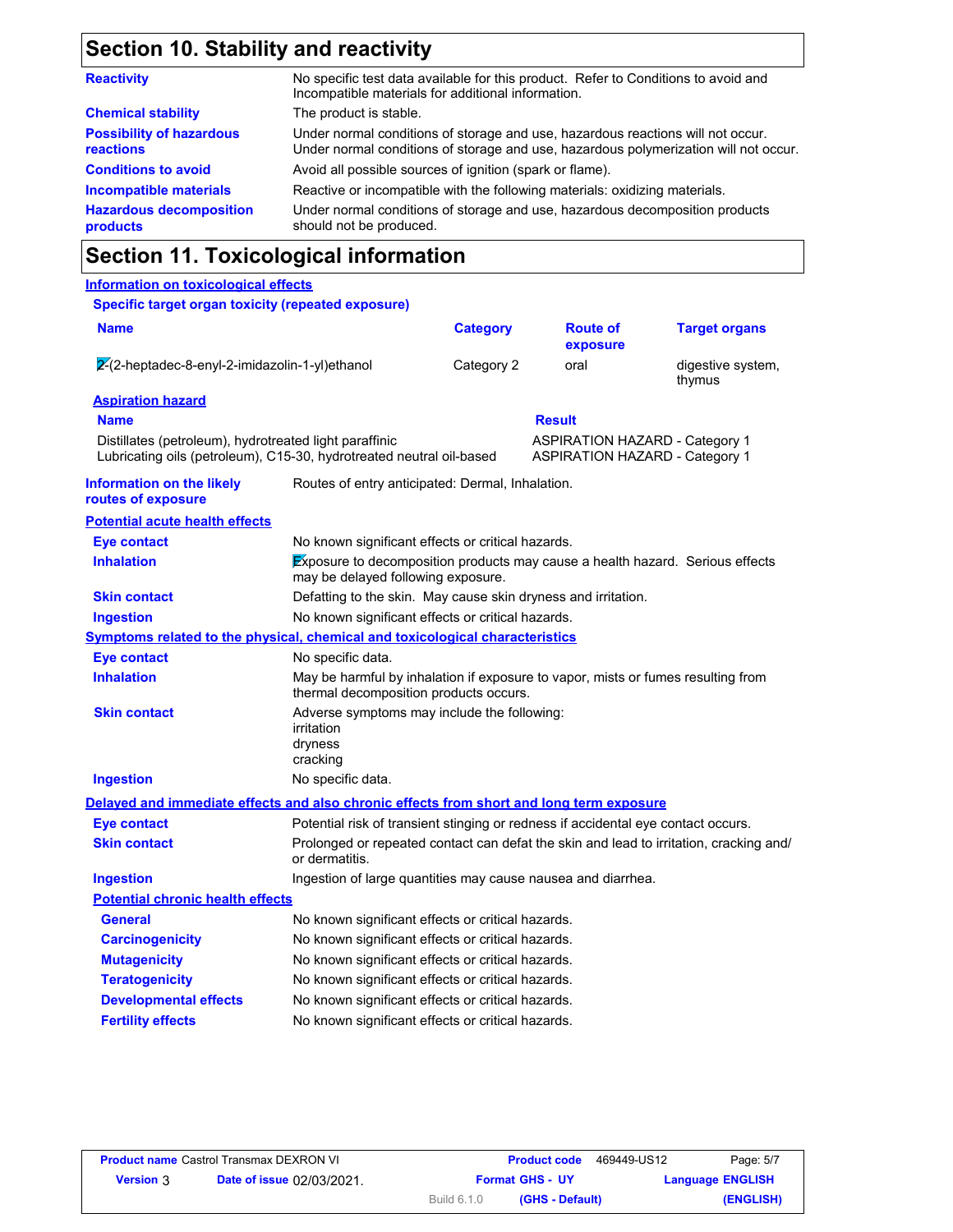# **Section 12. Ecological information**

| <b>Environmental effects</b>            | No known significant effects or critical hazards.                                                                         |
|-----------------------------------------|---------------------------------------------------------------------------------------------------------------------------|
| <b>Persistence and</b><br>degradability |                                                                                                                           |
| Expected to be biodegradable.           |                                                                                                                           |
| <b>Bioaccumulative potential</b>        |                                                                                                                           |
|                                         | This product is not expected to bioaccumulate through food chains in the environment.                                     |
| <b>Mobility</b>                         | Spillages may penetrate the soil causing ground water contamination.                                                      |
| <b>Other adverse effects</b>            | No known significant effects or critical hazards.                                                                         |
| <b>Other ecological information</b>     | Spills may form a film on water surfaces causing physical damage to organisms.<br>Oxygen transfer could also be impaired. |

# **Section 13. Disposal considerations**

| <b>Disposal methods</b> | The generation of waste should be avoided or minimized wherever possible.<br>Significant quantities of waste product residues should not be disposed of via the<br>foul sewer but processed in a suitable effluent treatment plant. Dispose of surplus<br>and non-recyclable products via a licensed waste disposal contractor. Disposal of<br>this product, solutions and any by-products should at all times comply with the<br>requirements of environmental protection and waste disposal legislation and any<br>regional local authority requirements. Waste packaging should be recycled.<br>Incineration or landfill should only be considered when recycling is not feasible. This<br>material and its container must be disposed of in a safe way. Empty containers or |
|-------------------------|---------------------------------------------------------------------------------------------------------------------------------------------------------------------------------------------------------------------------------------------------------------------------------------------------------------------------------------------------------------------------------------------------------------------------------------------------------------------------------------------------------------------------------------------------------------------------------------------------------------------------------------------------------------------------------------------------------------------------------------------------------------------------------|
|                         | liners may retain some product residues. Avoid dispersal of spilled material and<br>runoff and contact with soil, waterways, drains and sewers.                                                                                                                                                                                                                                                                                                                                                                                                                                                                                                                                                                                                                                 |

# **Section 14. Transport information**

|                                        | <b>IMDG</b>              | <b>IATA</b>              |  |
|----------------------------------------|--------------------------|--------------------------|--|
| <b>UN number</b>                       | Not regulated.           | Not regulated.           |  |
| <b>UN proper</b><br>shipping name      | ۰                        |                          |  |
| <b>Transport hazard</b><br>class(es)   | $\blacksquare$           | -                        |  |
| <b>Packing group</b>                   | $\sim$                   | $\overline{\phantom{0}}$ |  |
| <b>Environmental</b><br><b>hazards</b> | No.                      | No.                      |  |
| <b>Additional</b><br>information       | $\overline{\phantom{a}}$ | $\overline{\phantom{0}}$ |  |

**Special precautions for user** Not available.

**Transport in bulk according to IMO instruments** Not available.

## **Section 15. Regulatory information**

| <b>Regulation according to other foreign laws</b> |                                                                                                          |
|---------------------------------------------------|----------------------------------------------------------------------------------------------------------|
| <b>REACH Status</b>                               | For the REACH status of this product please consult your company contact, as identified in<br>Section 1. |
| <b>Australia inventory (AICS)</b>                 | All components are listed or exempted.                                                                   |
| <b>CANADA INVENTORY (DSL)</b>                     | All components are listed or exempted.                                                                   |
| <b>China inventory (IECSC)</b>                    | All components are listed or exempted.                                                                   |
| <b>Japan inventory (ENCS)</b>                     | At least one component is not listed.                                                                    |
| <b>Korea inventory (KECI)</b>                     | All components are listed or exempted.                                                                   |
| <b>Philippines inventory</b><br>(PICCS)           | All components are listed or exempted.                                                                   |

|                  | <b>Product name Castrol Transmax DEXRON VI</b> |                    | <b>Product code</b>    | 469449-US12 | Page: 6/7               |
|------------------|------------------------------------------------|--------------------|------------------------|-------------|-------------------------|
| <b>Version 3</b> | <b>Date of issue 02/03/2021.</b>               |                    | <b>Format GHS - UY</b> |             | <b>Language ENGLISH</b> |
|                  |                                                | <b>Build 6.1.0</b> | (GHS - Default)        |             | (ENGLISH)               |